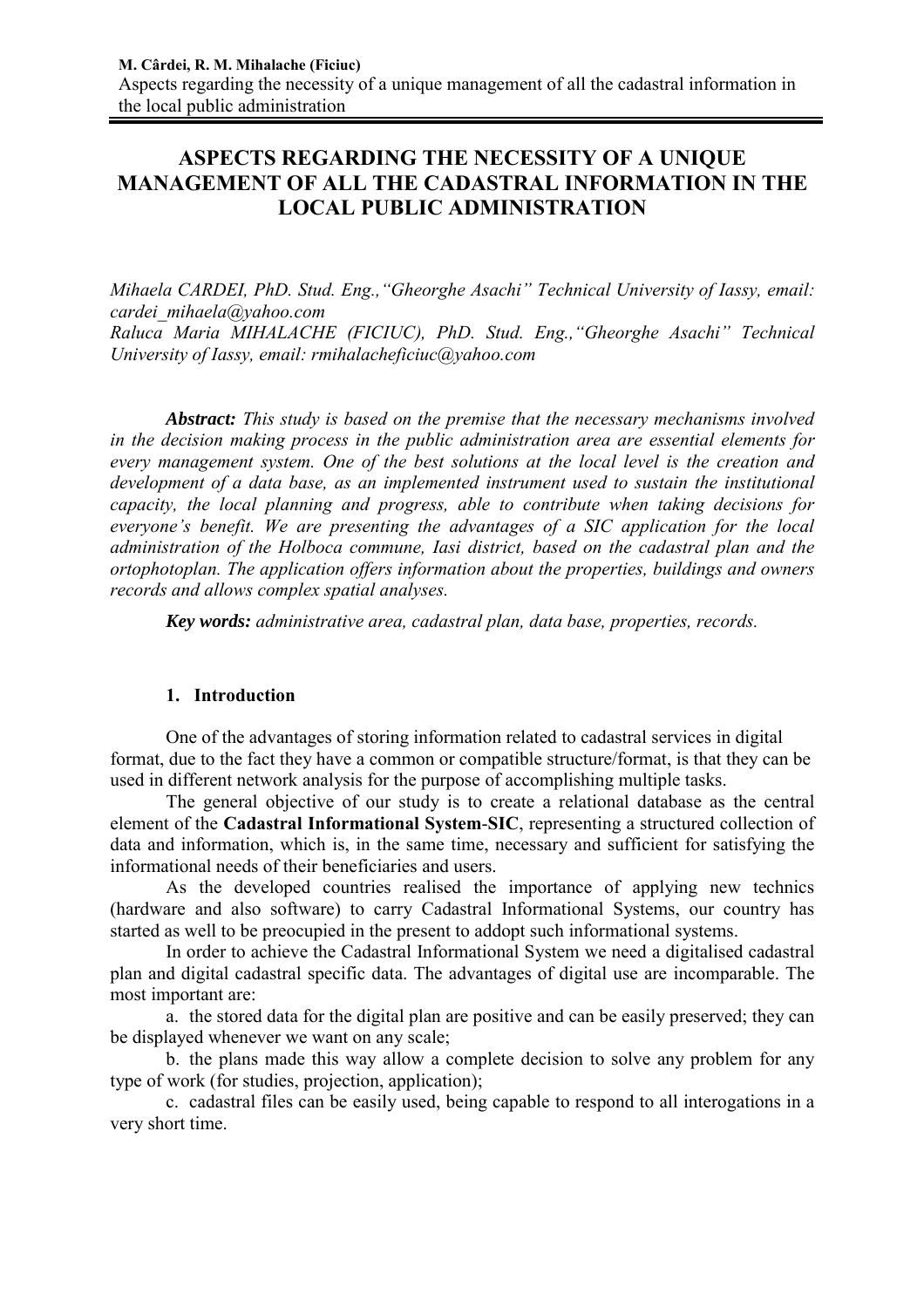To be able to use this cadastral digital data within the Cadaster Informational System, they must be integrated in a data base. This data base will allow the Cadaster Informational System to solve a series of problems in the local administration.

### **2. The necessity of implementing a unique database in the local administration**

It has been ascertained that the volume of the data base can be diminished by establishing a application oriented system. This system is represented by an accessible database which can solve the requests of different users from a specific geographical area. The database will be conceived so that it can be used not only for special projects but also for the current management of the problems a local administration is confronted with.

At the same time, when creating the database we must keep in mind that the volume of information depends on every locality concrete characteristics; it depends also on the concrete applications, including the data type and storage and compression mode used by every system.

The first necessary step can be made by uniting all forces involved in creating and promoting informational systems in the local administration, in order to convince the decision factors of the advantages of using informatics, starting from the opportunity of using these applications and from the qualitative and quantitative advantages that can be obtained after exploiting such systems.

Therefore, a successful cadastral system has to have some of the following characteristics:

- to be flexible to legal and technical modifications;

- to protect and to guarantee the property right;

- to be simple, clear, accesible;
- to provide up-to-date and trustful information at a low cost (Sălceanu, 2009).

Thus, the following requirements will be aimed:

a. The improvement of the buildings register system and it's operational speed by implementing the data base at the institutional level;

b. Diminishing the gap between our country and the European Union by developing a modern idea in a most important domain;

c. Developing a favourable partnership with the interested institutions in order to modernize the cadastral domain;

d. To improve Romania's capacity to have competitive partners according to the European Union requirements.

*The Cadastral Informational System* has a fundamental importance in the public administration because it serves to:

- the management of Public utilities:
- the cadastral register of a locality's estates;
- town-planning;
- division into zones the urban territory for the purpose of establishing different levels of taxes;
- license building authorisations/notifications and Town Planning Certificates;
- assist and manage crisis situations;
- protect the environment;
- automate generation of specific reports and static situations;
- administrate the patrimony by locating and registering the patrimony objects etc.

SIC integrates data from different sources to derive intelligent and informed basis for planning and decision-making. Today Geo information application technologies are becoming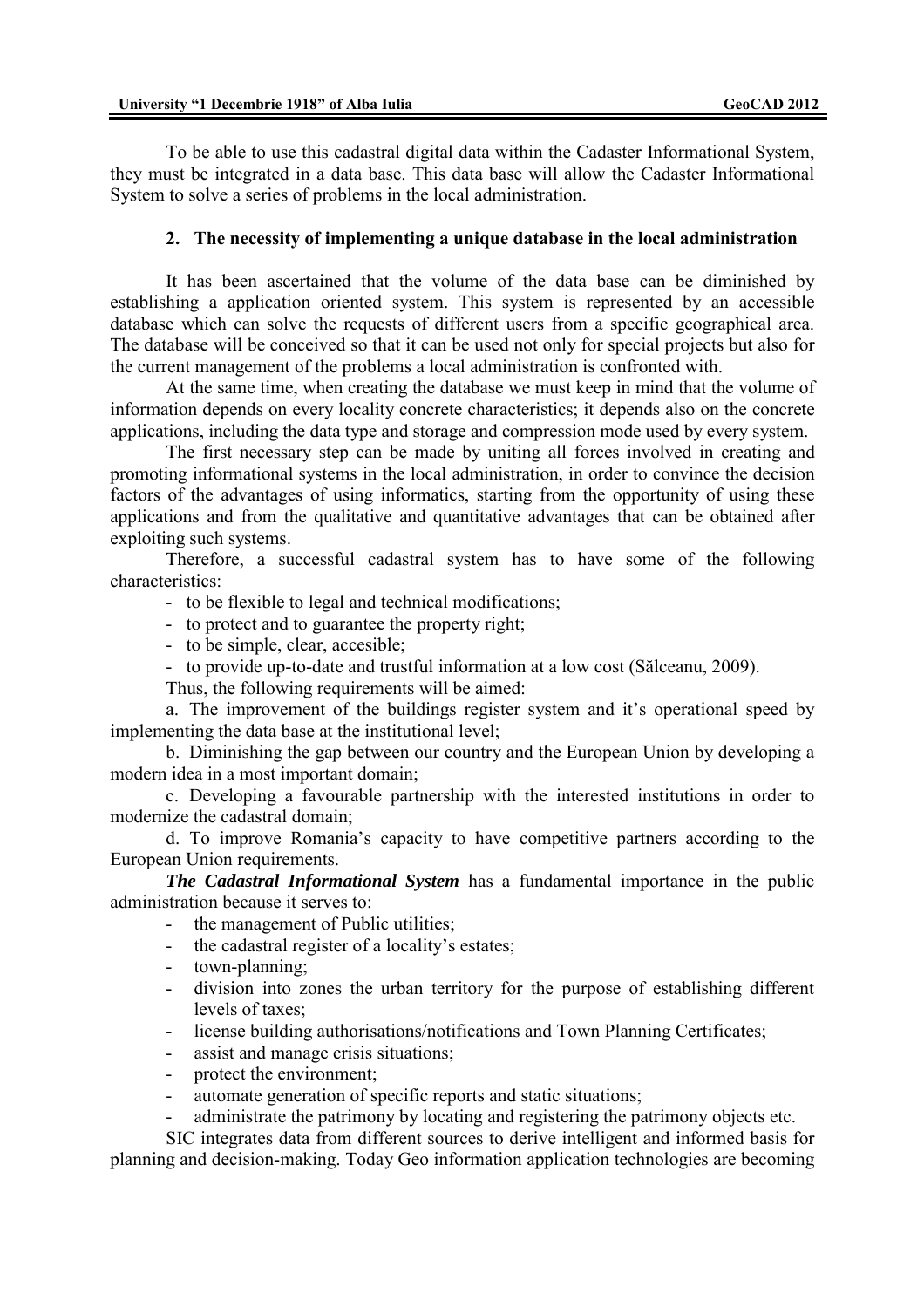more and more significant in our country as they are increasingly gaining recognition within many organizations dealing with spatial data.

 However, reliable and accurate databases have to be built up to be able to draw upon the potentials of GIS. Therefore, fundamental Geo information has to be put in place, which will include organizational changes, resource mobilization, policy frameworks and investments in data and data creation. GIS will simply not function otherwise. (Iordache, 2008).

Creating a database for the estates in an administrative territory represents a complex project which:

 - facilitates the juridical circulation of the estates on the estate market and guarantees citizens property right;

- stimulates economical, logistical and social development, by improving the land register system for all the estates, with a high operational speed;

Making this project we are contributing to the developing of a domain situated at the border between scientific and technical knowledge, which stands among the prioritary national and international domains.

Related to the relevance of the theme, according to European research and interest, we must point out the fact that modernising and developing the Cadastre represents an European Union requirement also, and that making such a project in our country is in consonance with Romania's specific objectives.

Continuing this project and reaching the targeted objectives we contribute at the developing of an important domain. In the economic and strategic equation of a country, the Cadastre represents a fundamental institution on the basis of which the property right over the real estates is guaranteed and their patrimonial value is determined ( Racovicean M., 2005).

**The justification for creating a data base is given by***:* 

- the high volume of information contained in the cadastral plans and the existing documentations at the public administration level;

- the perishability of the information analogic support and the difficulty to manipulate them;

high personal expenses when it comes to obtain statistical reports and data;

difficulties in interpreting and analising these data, in the case they are not very clear.

**The echonomic impact of the project** consists in the significant reduction of costs when making a cadastral specific evidence, the oportunity to transfer information between institutions and also a transfer in the cadastral operations modern management domain, in conformity with the experience other countries with excellent performances in this domain have aquired and the European Union requirements.

**The social impact of the project** guarantees the people property right, better working conditions for the employees of the institutions envolved in the project, learning and training opportunities and also the creation of new jobs.

**The specific objectives of the study** can lead to obtaining a data base for the estates from a specified administrative territory, implementing the data base into the interested institutions, using and interrogating the database, the automatization of the operations related to cadastral maintenance, and also technical assistance when implementing the database for the final users.

### **The expected results after using SIC assure**:

- a. the management and quick access to all the relevant information about the territory;
- b. a high degree of security for the data;
- c. a superior basis for territorial development;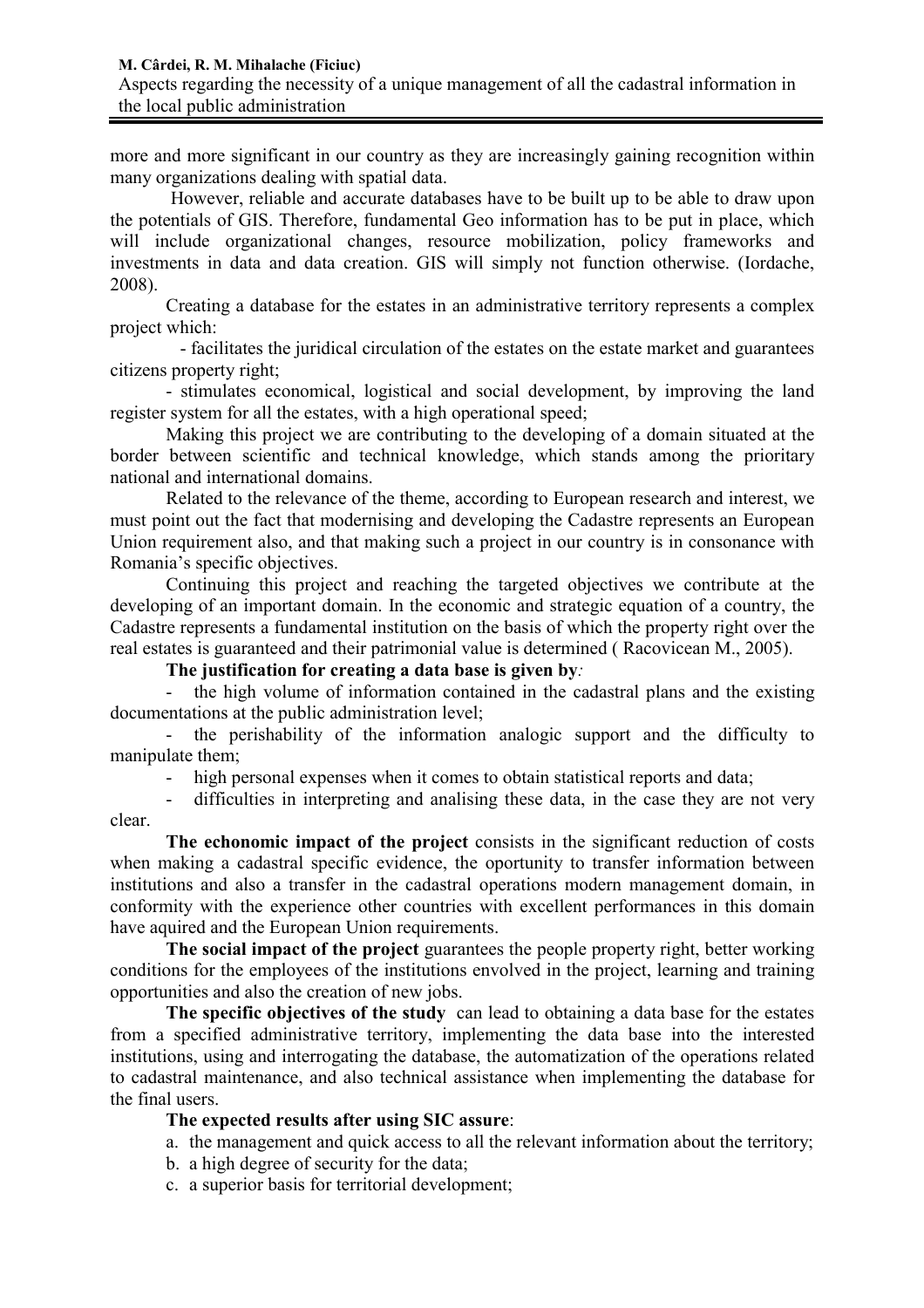d. basic data for other applications;

e. basic information for territorial planning and administration.

In conclusion, it can be mentioned that the creation of an optimised database will have a remarkable impact due to the complementarity of the approached domain and the directions we are willing to develop, and also knowing the informatic vacuum in this domain.

#### **3. Case study**

Holboca commune is situated in the south-east of Iasi region and it is geomorphologically placed in the Moldavian Plane zone, the Jijia-Inferior Plane sub-zone. The total surface the Holboca commune covers is 5001 ha, including a number of seven villages (Holboca, Dancu, Orzeni, Rusenii Vechi, Rusenii Noi, Valea Lungă). **Orzeni village** stands at 4 km distance from the commune residence and they are connected by the communal road DC 20. It's surface is 77 ha within the built-up areas and a number of 1196 house-holds with 745 inhabitants.

The village architecture is dominated by buildings with one or two levels. Economically it's a developed village based on agriculture.

In this Case study we aim to realize a **Cadastral Informational System** able to assure the complete processing of all the existent information from the territorial administration and their implementation in public local administration and in other interested institutions.

We want to implement a data base at the local public administration level because there is no database. Our objective is to improve the cadastral register system and the operational speed.

The cadastral information is made of two elements: **graphical and text elements**.

The present study, besides reaching the main objective which is cadastral information management in a rural locality, by using GIS technologies, tries to help solving some existing problems in the General Cadastre Informational System by making an application that manages data from the general cadastre and develops the real estate advertising domain, and also to watch the evolution in time of the estates and the proprietaries of a rural locality.

### **A. Researching Instruments.**

In this work, the following judicial acts and researching instruments were used:

a) Juridical base: General Cadastre in force judicial acts, and also those that regulate local public administration activity.

b) National and international methodologies, projects and studies.

c) GIS (Geographic Information System) applications, which have two distinctive aims: the administration and monitoring of the locality's territory and town planning development by conceiving and realising a database which can be exploited using different functions.

GIS techniques allow us to combine different types of information (tables, images, maps, etc.), all of them being situated under the direct coordination and determination of the human component.

### **B. Necessary data for the project**

### **a. Graphical data:**

the cadastral plan of Orzeni village, Holboca commune, made in 1987-1989 and finalized in the year 1989;

- ortophotoplan made in 2005-2006 and the restored digital plan. Thus have been realised photogrammetric flights with digital equipment (ADS40 camera, ULTRACAM, LIDAR SCANNER camera) which has captured high resolution aerial digital images (GDS 5-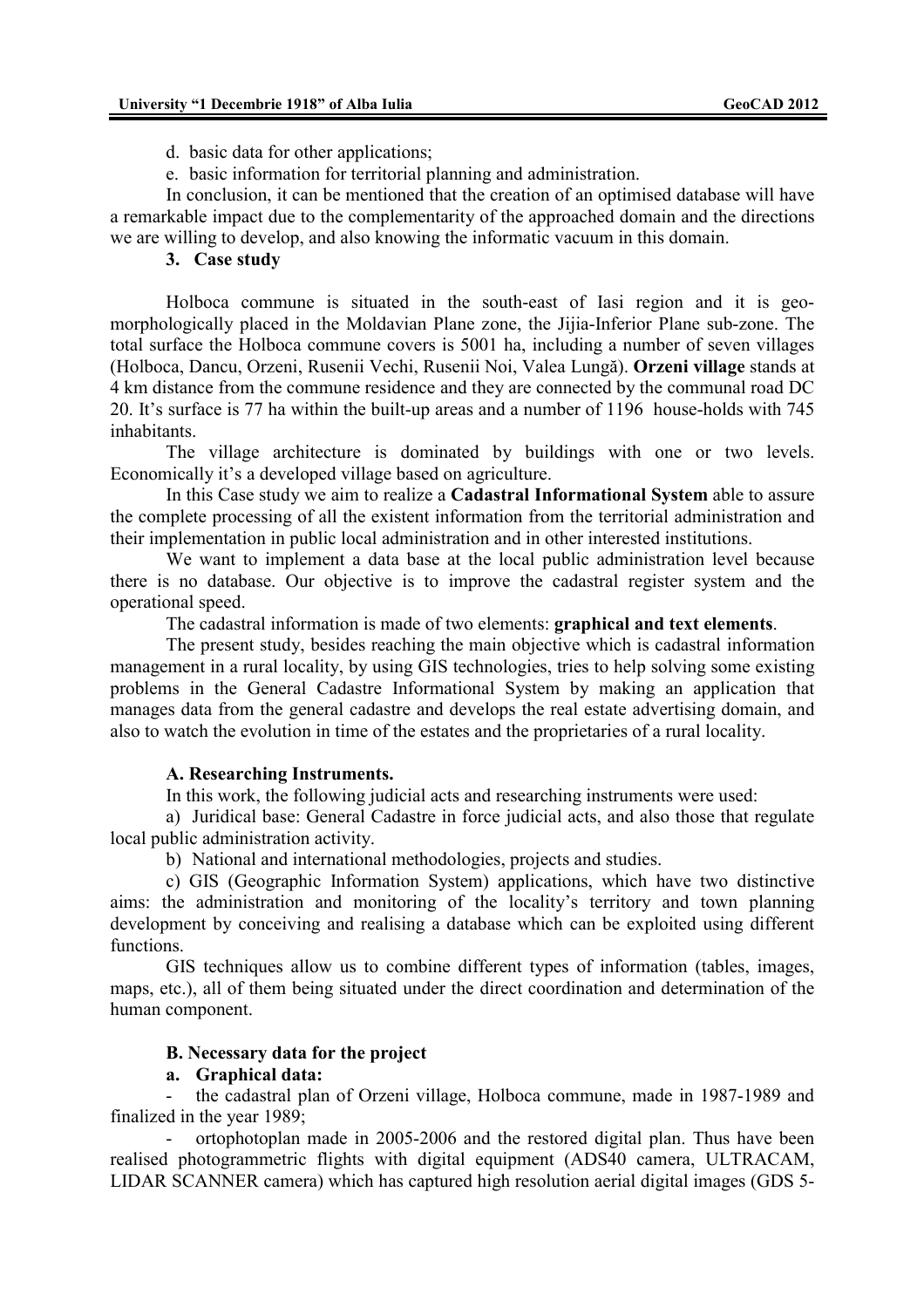7,5 cm), the resulting pixels having 7,5 -10 cm. The captured images bands have a stereoscopic overlap of up to 90% , and the digital processing of the aerial photogrammetric images had the following result: automate aero-triangulation, automate DTM (digital terrain model), automate ortophotoplan with a high degree of precision, interpretation of the elements from the photograms.

## **b. text data:**

- the rural land register from 1989 and 2005;
- owners register;
- property titles.

## **C. Subject matter.**

In this study we have chosen, as a research area, a number of approximately 105 parcels from six cadastral sectors from the cadastral plan. For this area the digital cadastral plan for the two periods of time, the years 1989 and 2005, has been made and we also created the corresponding database using the existing information at the Holboca town hall. (Fig. 1, Fig. 2).



Fig. 1 Extract from the cadastral plan of Orzeni village, Holboca commune, Iaşi district.



Fig. 2 Extract from the ortophotoplan of Orzeni village, Holboca commune, Iaşi district.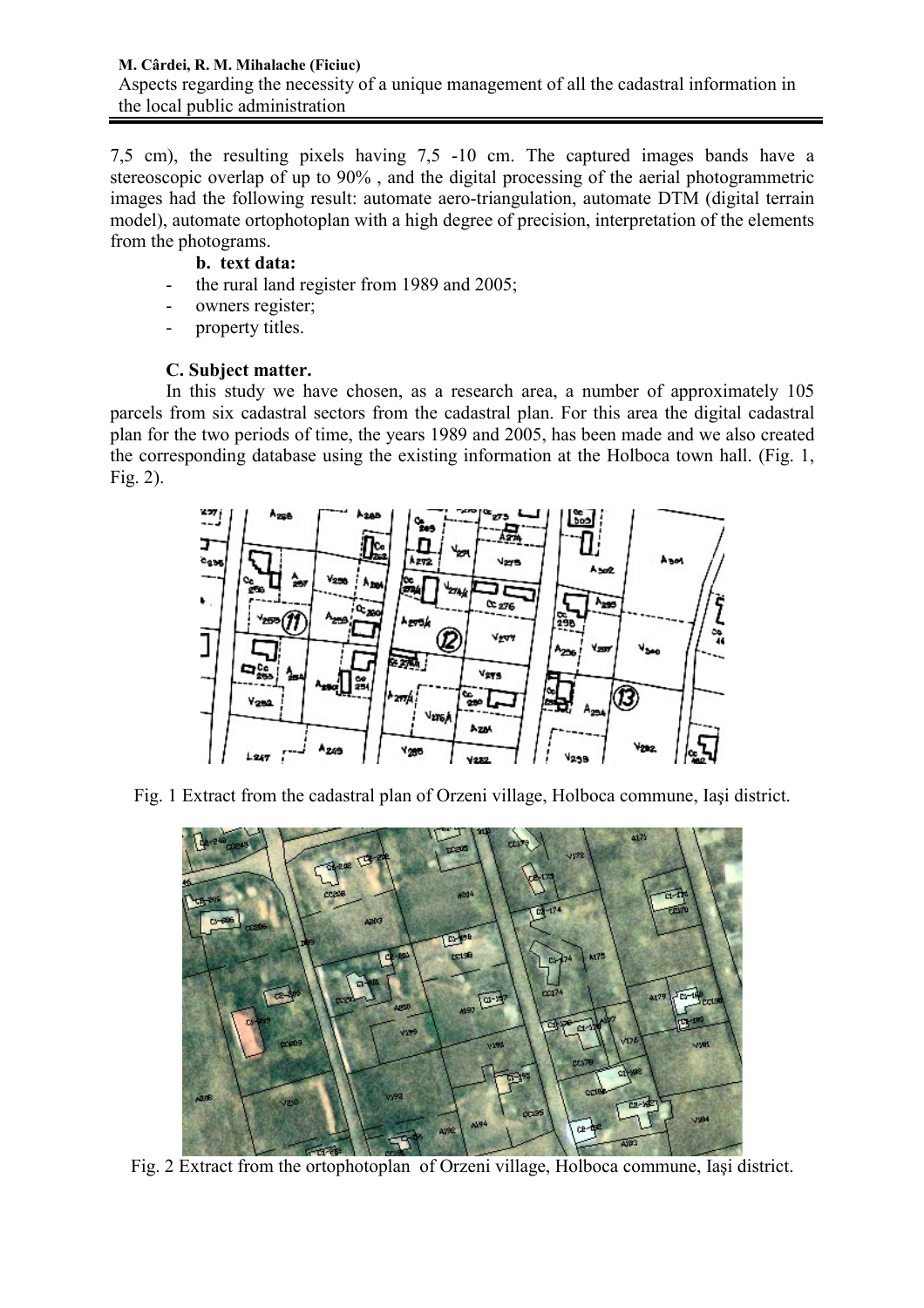| Crt. Num. | <b>Utilization</b><br>category | <b>Number of</b><br><b>parcels</b> | Surface $(m^2)$ |
|-----------|--------------------------------|------------------------------------|-----------------|
|           | CC                             | 33                                 | 25585           |
|           | A                              |                                    | 47035           |
|           |                                |                                    | 1917            |
|           |                                | 27                                 | 22831           |
|           | <b>Total:</b>                  | 105                                | 97368           |

Table 1. Parcels evidence based on their utilization category for the studied area.

Based on these information some conclusions resulted:

1. **Regarding the land register**, after analysing the ones from the years 1989 and 2005 we have discovered that some important information were missing, such as:

- information about the terrain;
- information about the buildings;
- data about the owners.

2. **The Owners register** made in 1989 includes information referring to the owners of the estates at that moment, consisting in parcel and utilization category, the surface and the field it belongs.

3. **After analysing the 40 property titles,** we have found irregularities and errors like:

- **Writing/drafting errors**. This errors are caused by the lack of training of those who made the titles or by the fact that a well structured data base regarding the estates in the locality is missing at the local councils.

As an example for such errors we can remember here the misspelling of the holders names (ex.), of the surface, neighbours, localities.

- the second type of errors are due to an **unstructured database** and the lack of the necessary information. Thus, the lack of cadastral and parcels plans, the lack of professionalism of the employees specialised in Cadastre from the local councils, lead to serious errors. For these reasons, errors appear regarding the field the estate belongs to (the field is missing or misspelled). In the case of the parcel, errors as the following types can appear: the parcel is missing, the parcel is misspelled (ex.:), one parcel is missing when the estate covers multiple parcels (ex.:), more parcels than the real number of parcels of the estate have been entered.

Thus, in the chosen area for the study, we have found 7 instances in which a parcels is registers on two property titles. For example, the parcels 179-181 are found in TP (property title) nr. 69213 and TP nr. 69499, the parcel 190 appears in TP nr. 70467 and also in TP nr. 71227, the parcel 252 appears in TP nr. 69671 and in TP nr. 69813, and the parcels 250, 251 are found in TP nr. 70708 and TP nr. 69506.

- **Errors regarding the surface** due to incorrect measurements or to false evidence. Another problem appears when the estate is improperly entered within the built-up area when, in reality, it is situated outside the build-up area, and vice versa.

- **Incongruity between the owners register and the property titles concerning the name, owner**, **parcel or surface**.

Thus, in the study area we have found many first name errors: Cotet **Ion** entered in the owners register instead of Coteţ **Ioan**, entered in the property register; Blaga **Costică** entered in the owners register instead of Blaga **Constantin**, entered in the property register; State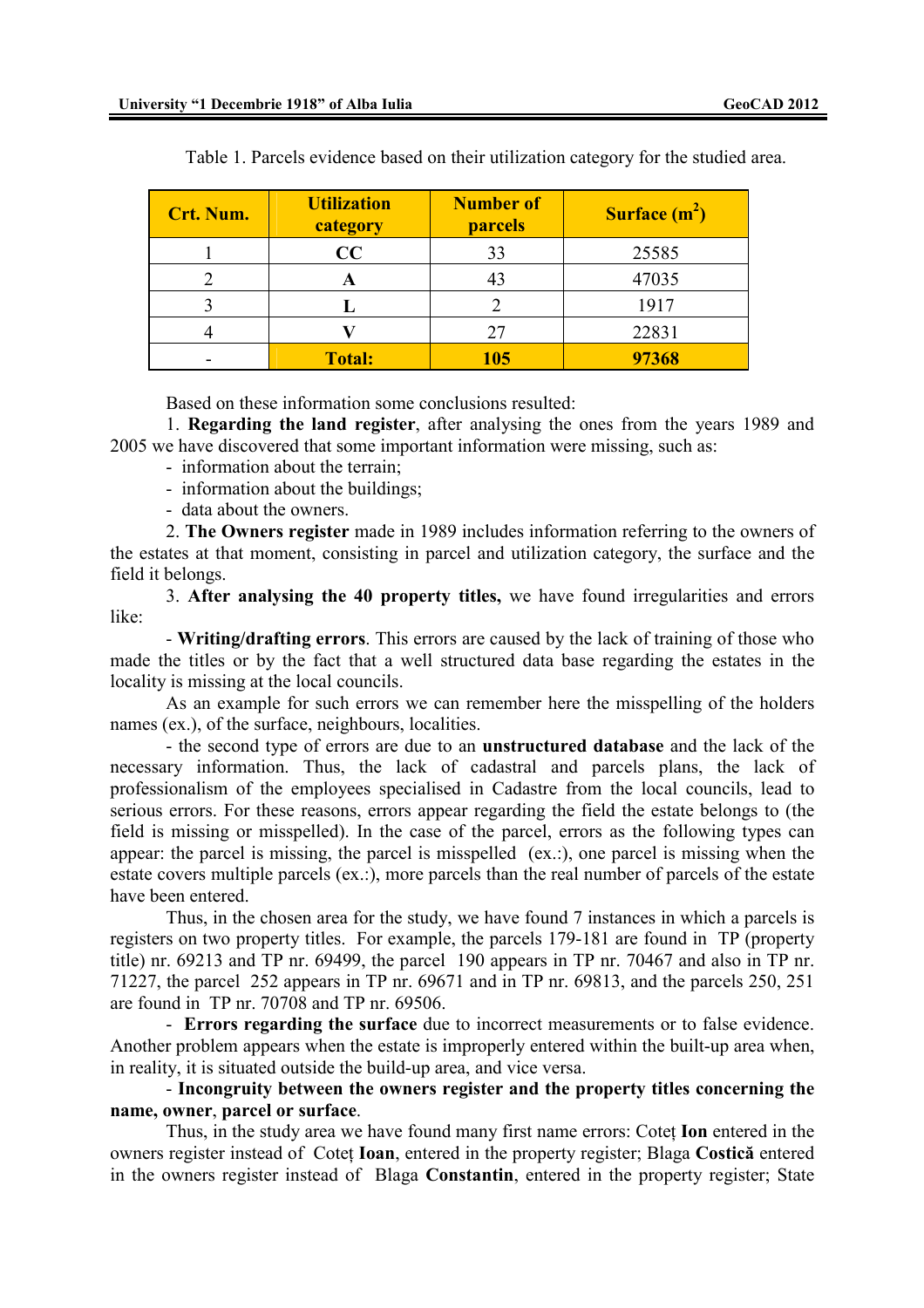**Alexandru** entered in the owners register instead of State **Alexandrina**, entered in the property title.

Names misspelling have been discovered: **Pamfil** entered in the owners register instead of **Panfil**, entered in the property title; **Apavel** entered in the owners register instead of **Pavel**, entered in the property title; **Harton** entered in the owners register instead of **Hariton**, entered in the property title (Table 2).

| 亜 |                | Proprietar |                               |                    |                     |       |
|---|----------------|------------|-------------------------------|--------------------|---------------------|-------|
|   |                |            | Proprietar i - Proprietar I - | Proprietar prenu - | Proprietar mentiuni | – IPi |
|   | $\overline{+}$ |            | 1 ZACORNEA                    | ALEXANDRU          |                     |       |
|   | $\overline{+}$ |            | 3 PAMFIL                      | <b>NECULAI</b>     |                     |       |
|   | $\overline{+}$ |            | 4 PAMFIL                      | <b>ELENA</b>       |                     |       |
|   | $\overline{+}$ |            | <b>5 PANFIL</b>               | <b>STEFAN</b>      | <b>PAMFIL</b>       |       |
|   | $\overline{+}$ |            | 6 COTET                       | PARASCHIVA         |                     |       |
|   | $\overline{+}$ |            | 7 ZACORNEA                    | <b>CONSTANTIN</b>  |                     |       |
|   | $\overline{+}$ |            | 8 COTET                       | <b>IOAN</b>        | <b>ION</b>          |       |
|   | $\overline{+}$ |            | 9 COTET                       | PARASCHIVA         |                     |       |
|   | $\overline{+}$ |            | 10 ROBICA                     | <b>GHEORGHE</b>    |                     |       |
|   | $\overline{+}$ |            | 11 PAMFIL                     | <b>COSTACHE</b>    |                     |       |
|   | $\overline{+}$ |            | 12 PAMFIL                     | <b>DUMITRU</b>     |                     |       |
|   | $\overline{+}$ |            | 13 ZORILA                     | <b>MIHAI</b>       |                     |       |
|   | $\overline{+}$ |            | 14 STATE                      | PETRU              |                     |       |
|   | $\overline{+}$ |            | 15 ANTIGHIN                   | <b>IOAN</b>        |                     |       |
|   | $\overline{+}$ |            | 16 COZIANU                    | <b>VASILE</b>      |                     |       |
|   | $\overline{+}$ |            | 17 ANTIGHIN                   | <b>VIRGINIA</b>    |                     |       |
|   | $\overline{+}$ |            | 18 ANTIGHIN                   | <b>ELENA</b>       |                     |       |
|   | $\overline{+}$ |            | 19 BLAGA                      | <b>COSTICA</b>     | <b>CONSTANTIN</b>   |       |
|   |                |            |                               |                    |                     |       |

Table 2. Examples of errors related to the first and last name of the owners.

- After analysing the juridical nature of the 40 titles, it resulted that three of them were emitted based on the Law 1/2000, and the rest of 37 titles were emitted based on the Law 18/1991.

- We can notice that between 1989 and 2005 in the case of 32 parcels there are modifications regarding their owners, for example, the parcels 199,200,201 which in 1989 belonged to Rotaru Domnica, and in 2005 to Stroia Vasile.

- Another resulting conclusion is that in the year 2005, 16 parcels from a total of 105 are in the administration of the local council of the Holboca commune, no property title being emitted for these areas.

- In connection with the buildings we can observe that in the year 1989, from 47 buildings, 15 are not registered in the Town hall evidences, and in the year 2005, from a total of 74 buildings, 14 are not registered. We have also noticed that from 1989 to 2005, the number of buildings has grown.

### **4. Conclusion**

The importance and topicality of this work consists in the fact that only trough cadastre can be analysed at any time the availability of resources, their status over time, how they are used in compliance with the requirements and conditions imposed by sustainable development.